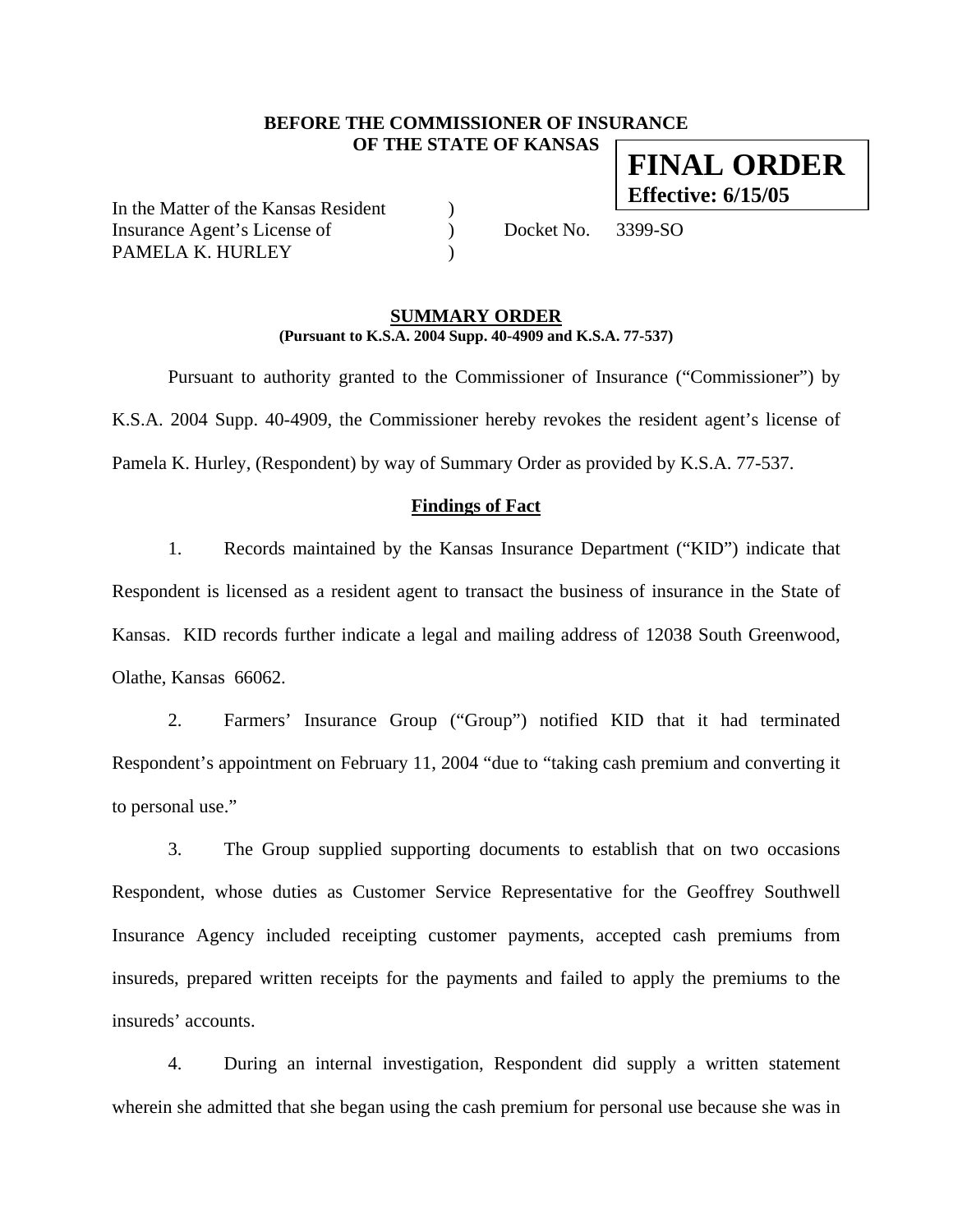financial trouble. Respondent would later repay the moneys before making the deposit for the agency.

### **Applicable Law**

5. K.S.A. 2004 Supp. 40-4909(a) provides, in relevant part:

"The commissioner may deny, suspend, revoke or refuse renewal of any license issued under this act if the commissioner finds that the applicant or license holder has . . . (2) Violated: (A) Any provision of chapter 40 of the Kansas Statutes Annotated, and amendments thereto, or any rule and regulation promulgated thereunder; . . .(4) Improperly withheld, misappropriated or converted any moneys or properties received in the course of doing insurance business; . . . (8) Used any fraudulent, coercive, or dishonest practice, or demonstrated any incompetence, untrustworthiness or financial irresponsibility in the conduct of business in this state or elsewhere. . .." K.S.A. 2004 Supp. 40-4909(a).

6. The Commissioner may revoke any license issued under the Insurance Agents Licensing Act if the Commissioner finds that the insurable interests of the public are not properly

served under such license. K.S.A. 2004 Supp. 40-4909(b).

## **Conclusions of Law**

7. The Commissioner has jurisdiction over Hurley as well as the subject matter of this proceeding, and such proceeding is held in the public interest.

8. Based on the facts contained in paragraphs 2 through 4 above, the Commissioner finds that Hurley has improperly withheld, misappropriated or converted moneys received in the course of doing insurance business.

9. The Commissioner further finds that good cause exists to revoke Hurley's license in that her conduct has demonstrated incompetence, untrustworthiness, or financial irresponsibility in the conduct of business.

10. The Commissioner concludes that sufficient grounds exist for the revocation of Hurley's insurance age3nt's license pursuant to K.S.A. 2004 Supp. 40-4909(a)(4) and (a)(8).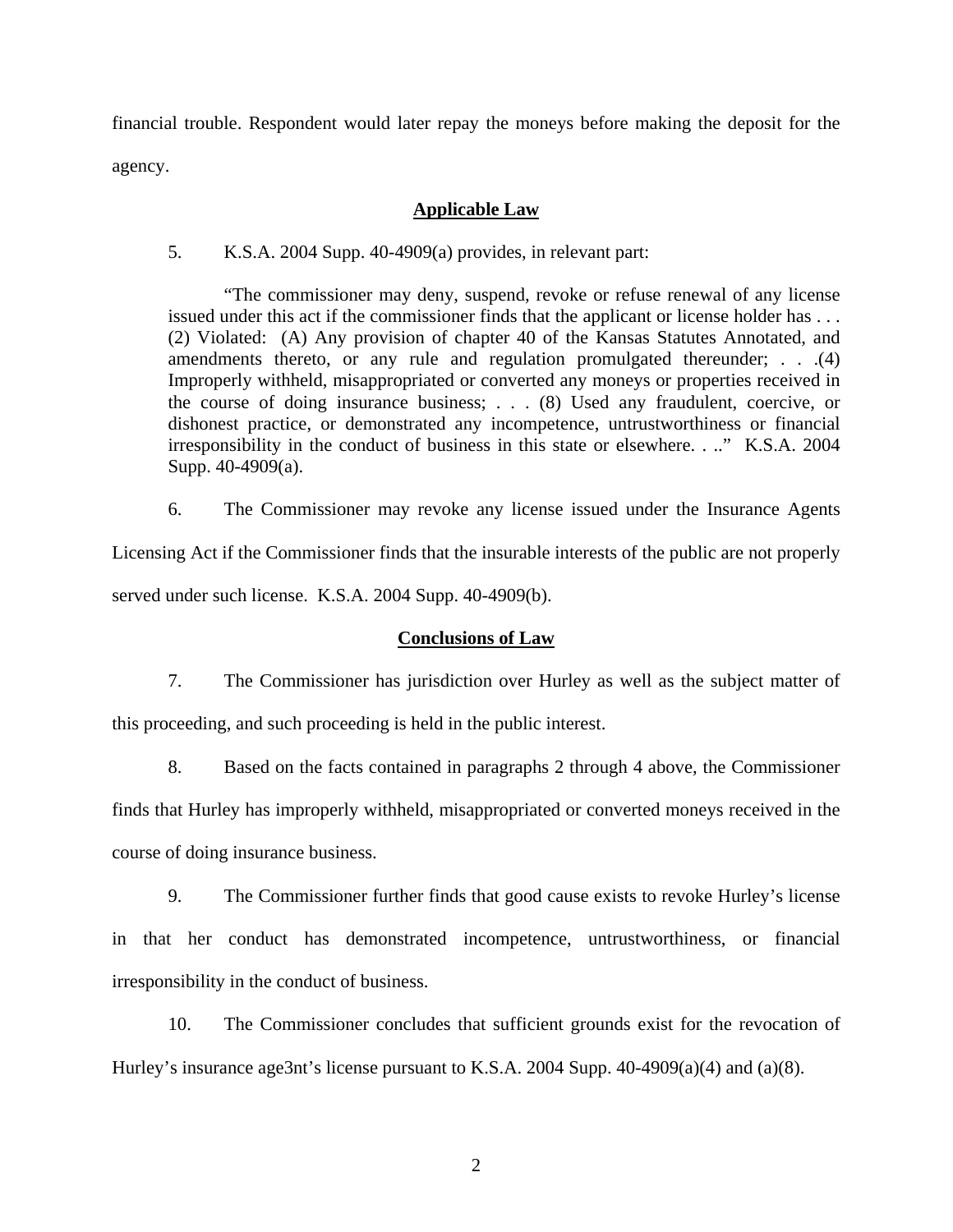11. The Commissioner concludes that Hurley's license should be revoked without delay for the protection of the insurable interests of the public.

12. Based on the facts and circumstances set forth herein, it appears that the use of summary proceedings in this matter is appropriate, in accordance with the provisions set forth in K.S.A. 77-537(a), in that the use of summary proceedings does not violate any provision of the law and the protection of the public interest does not require the KID to give notice and opportunity to participate to persons other than Pamela K. Hurley.

**IT IS THEREFORE ORDERED BY THE COMMISSIONER OF INSURANCE THAT** the Kansas resident insurance agent's license of Pamela K. Hurley, is hereby **REVOKED**.

#### **Notice and Opportunity for Hearing**

Pamela K. Hurley, within fifteen (15) days of service of this Summary Order, may file with the KID written request for a hearing on this Summary Order, as provided by K.S.A. 77- 542. In the event a hearing is requested, such request should be directed to:

 John W. Campbell General Counsel Kansas Insurance Department 420 S.W.  $9<sup>th</sup>$  Street Topeka, KS 66612

 Any costs incurred as a result of conducting any administrative hearing shall be assessed against the agent who is the subject of the hearing as provided by K.S.A. 40-4909(f). Costs shall include witness fees, mileage allowances, any costs associated with the reproduction of documents which become part of the hearing record, and the expense of making a record of the hearing.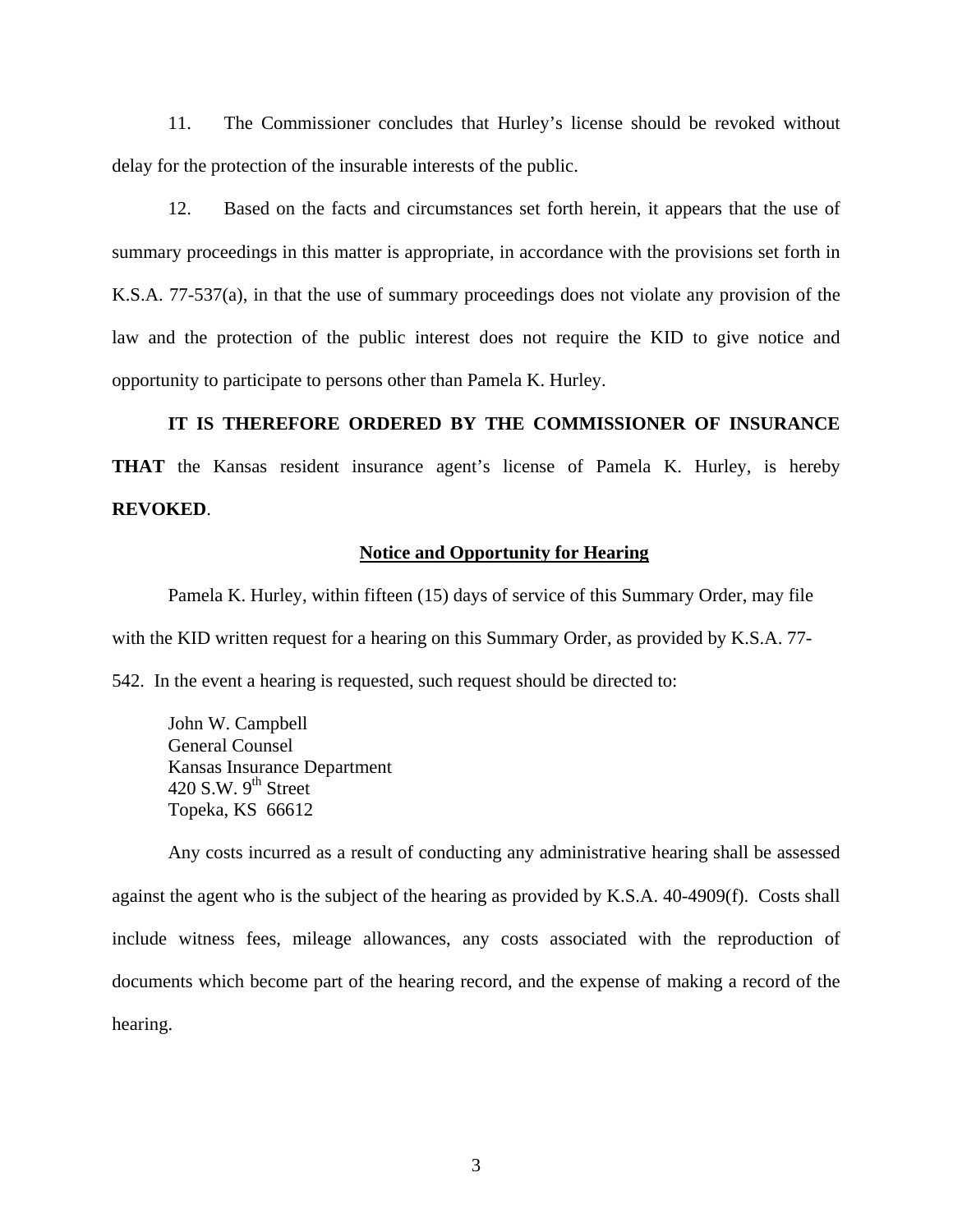If a hearing is not requested, this summary order shall become effective as a Final Order,

without further notice, upon the expiration of the fifteen-day period for requesting a hearing.

The Final Order will constitute final agency action in this matter.

In the event the Petitioner files a petition for judicial review, the agency officer designated pursuant to K.S.A. 77-613(e) to receive service of a petition for judicial review on behalf of the KID is John W. Campbell, General Counsel, Kansas Insurance Department, 420 S.W. 9<sup>th</sup> St., Topeka, KS 66612-1678.

**IT IS SO ORDERED THIS \_27th\_ DAY OF MAY 2005, IN THE CITY OF TOPEKA, COUNTY OF SHAWNEE, STATE OF KANSAS.** 



 $\frac{1}{s}$  Sandy Praeger Sandy Praeger Commissioner of Insurance

|                            | $/s$ John W. Campbell |
|----------------------------|-----------------------|
| <b>COLLEGE DESCRIPTION</b> | John W. Campbell      |
|                            | General Counsel       |